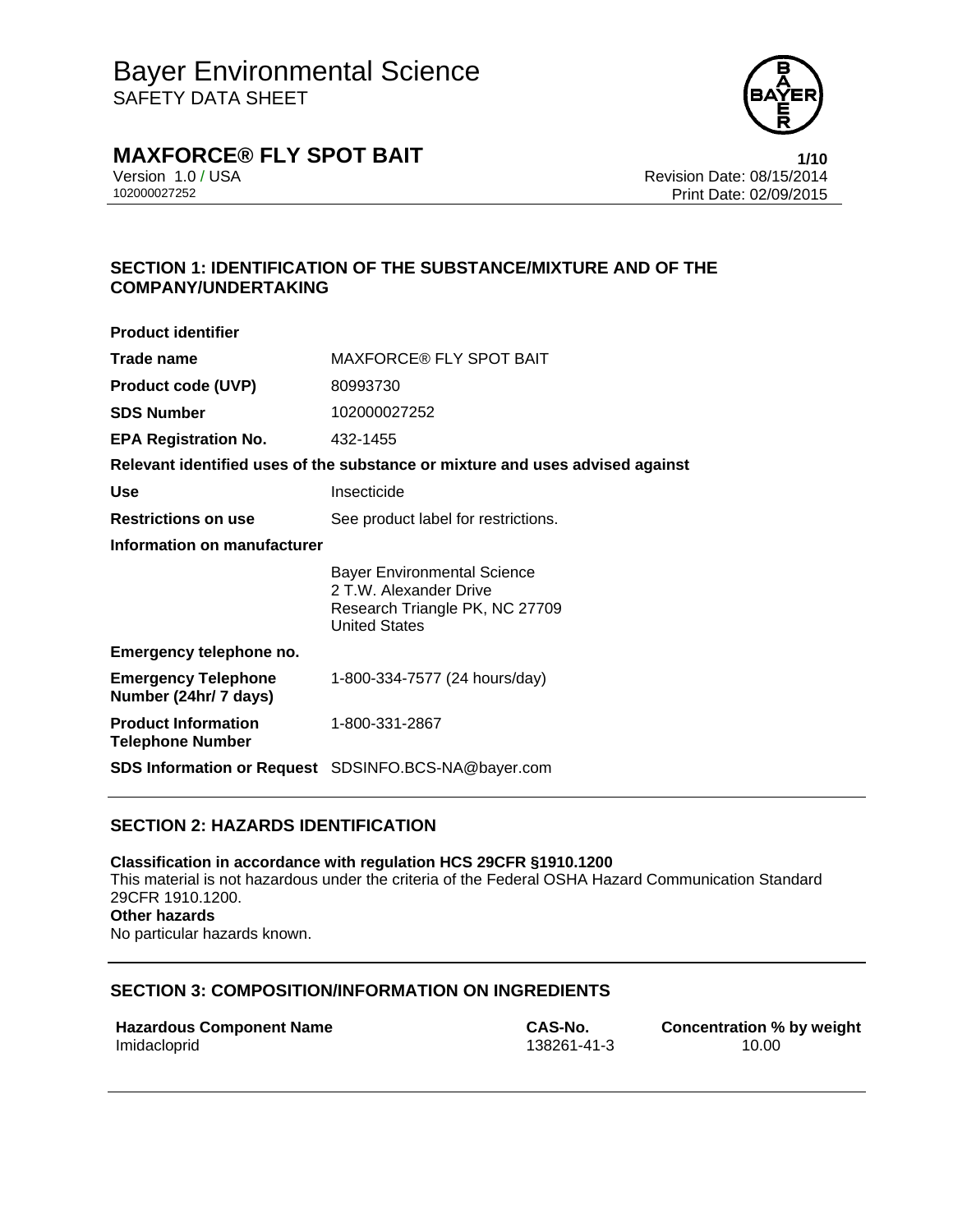

## **MAXFORCE® FLY SPOT BAIT**<br>Version 1.0 / USA **PERITE 2/10**<br>Revision Date: 08/15/2014

Version 1.0 / USA Revision Date: 08/15/2014<br>102000027252<br>Print Date: 02/09/2015 Print Date: 02/09/2015

### **SECTION 4: FIRST AID MEASURES**

| <b>Description of first aid measures</b>                                   |                                                                                                                                                                                                                                                                                                           |  |
|----------------------------------------------------------------------------|-----------------------------------------------------------------------------------------------------------------------------------------------------------------------------------------------------------------------------------------------------------------------------------------------------------|--|
| <b>General advice</b>                                                      | When possible, have the product container or label with you when<br>calling a poison control center or doctor or going for treatment.                                                                                                                                                                     |  |
| <b>Inhalation</b>                                                          | Move to fresh air. If person is not breathing, call 911 or an ambulance,<br>then give artificial respiration, preferably mouth-to-mouth if possible. Call<br>a physician or poison control center immediately.                                                                                            |  |
| <b>Skin contact</b>                                                        | Take off contaminated clothing and shoes immediately. Wash off<br>immediately with plenty of water for at least 15 minutes. Call a physician<br>or poison control center immediately.                                                                                                                     |  |
| Eye contact                                                                | Hold eye open and rinse slowly and gently with water for 15-20 minutes.<br>Remove contact lenses, if present, after the first 5 minutes, then<br>continue rinsing eye. Call a physician or poison control center<br>immediately.                                                                          |  |
| Ingestion                                                                  | Call a physician or poison control center immediately. Rinse out mouth<br>and give water in small sips to drink. DO NOT induce vomiting unless<br>directed to do so by a physician or poison control center. Never give<br>anything by mouth to an unconscious person. Do not leave victim<br>unattended. |  |
| Most important symptoms and effects, both acute and delayed                |                                                                                                                                                                                                                                                                                                           |  |
| <b>Symptoms</b>                                                            | If large amounts are ingested, the following symptoms may occur:                                                                                                                                                                                                                                          |  |
|                                                                            | Dizziness, Abdominal pain, Nausea                                                                                                                                                                                                                                                                         |  |
| Indication of any immediate medical attention and special treatment needed |                                                                                                                                                                                                                                                                                                           |  |
| <b>Treatment</b>                                                           | There is no specific antidote. Appropriate supportive and symptomatic<br>treatment as indicated by the patient's condition is recommended.                                                                                                                                                                |  |

### **SECTION 5: FIREFIGHTING MEASURES**

| <b>Extinguishing media</b>                                  |                                                                                                                                                                                              |
|-------------------------------------------------------------|----------------------------------------------------------------------------------------------------------------------------------------------------------------------------------------------|
| <b>Suitable</b>                                             | Use water spray, alcohol-resistant foam, dry chemical or carbon dioxide.                                                                                                                     |
| Unsuitable                                                  | High volume water jet                                                                                                                                                                        |
| Special hazards arising<br>from the substance or<br>mixture | In the event of fire the following may be released:, Hydrogen chloride<br>(HCI), Hydrogen cyanide (hydrocyanic acid), Carbon monoxide (CO),<br>Nitrogen oxides (NOx)                         |
| <b>Advice for firefighters</b>                              |                                                                                                                                                                                              |
| <b>Special protective</b><br>equipment for fire-fighters    | In the event of fire and/or explosion do not breathe fumes. In the event<br>of fire, wear self-contained breathing apparatus.                                                                |
| <b>Further information</b>                                  | Keep out of smoke. Fight fire from upwind position. Cool closed<br>containers exposed to fire with water spray. Do not allow run-off from<br>fire fighting to enter drains or water courses. |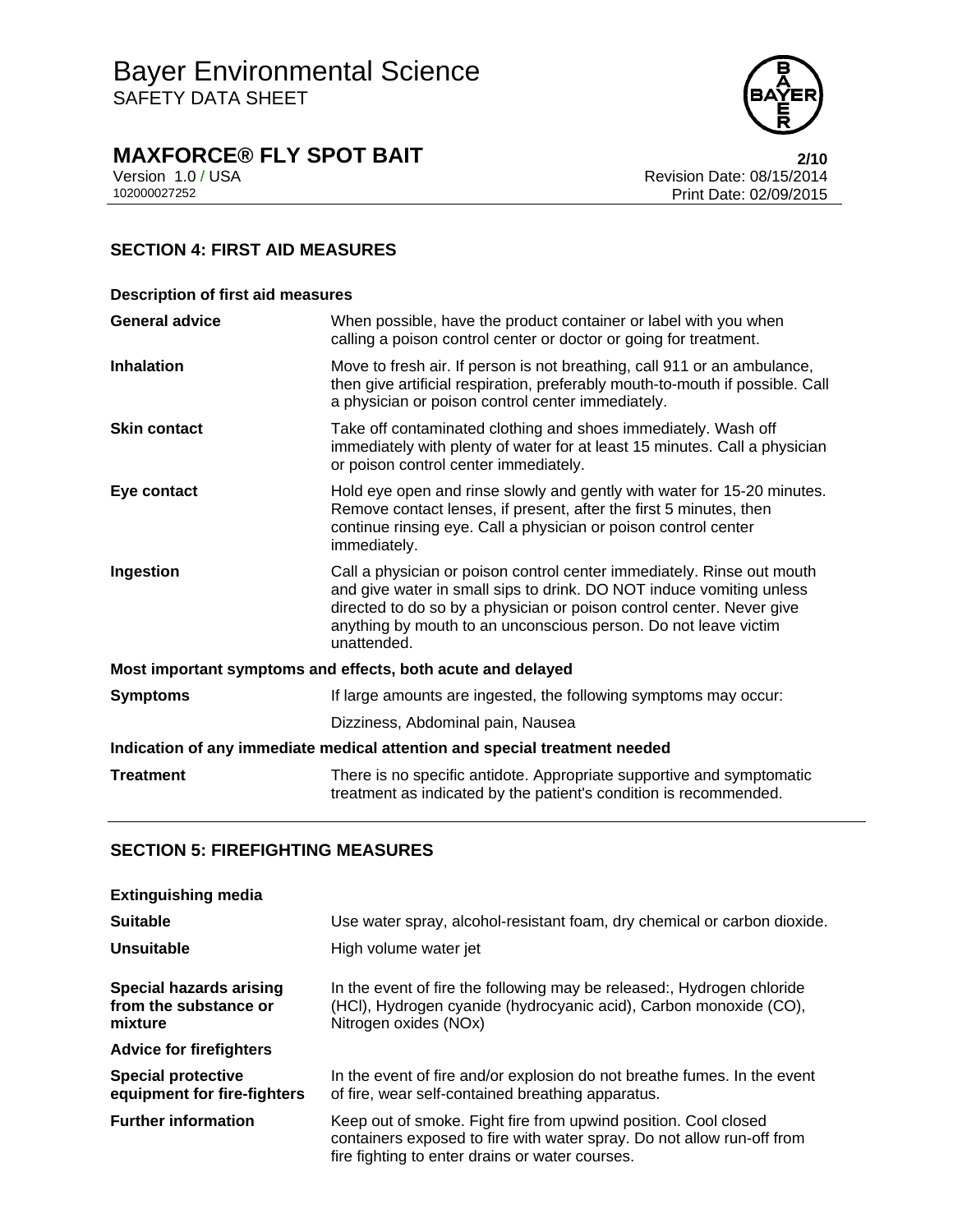

## **MAXFORCE® FLY SPOT BAIT**<br>Version 1.0 / USA **CONTRIGHT** Version Date: 08/15/2014

Version 1.0 / USA Revision Date: 08/15/2014<br>102000027252 Print Date: 09/09/2015 Print Date: 02/09/2015

| <b>Flash point</b>              | not applicable                              |
|---------------------------------|---------------------------------------------|
| <b>Autoignition temperature</b> | 345 °C / 653 °F                             |
| <b>Lower explosion limit</b>    | not applicable                              |
| <b>Upper explosion limit</b>    | not applicable                              |
| <b>Explosivity</b>              | Not explosive<br>92/69/EEC, A.14 / OECD 113 |

### **SECTION 6: ACCIDENTAL RELEASE MEASURES**

| Personal precautions, protective equipment and emergency procedures |                                                                                                                                                                                                   |  |  |
|---------------------------------------------------------------------|---------------------------------------------------------------------------------------------------------------------------------------------------------------------------------------------------|--|--|
| <b>Precautions</b>                                                  | Keep unauthorized people away. Isolate hazard area. Avoid contact<br>with spilled product or contaminated surfaces.                                                                               |  |  |
| Methods and materials for containment and cleaning up               |                                                                                                                                                                                                   |  |  |
| Methods for cleaning up                                             | Avoid dust formation. Sweep up or vacuum up spillage and collect in<br>suitable container for disposal. Clean contaminated floors and objects<br>thoroughly, observing environmental regulations. |  |  |
| <b>Additional advice</b>                                            | Use personal protective equipment. Do not allow to enter soil,<br>waterways or waste water canal.                                                                                                 |  |  |
| Reference to other sections                                         | Information regarding safe handling, see section 7.<br>Information regarding personal protective equipment, see section 8.<br>Information regarding waste disposal, see section 13.               |  |  |

### **SECTION 7: HANDLING AND STORAGE**

| <b>Precautions for safe handling</b> |                                                                                                                                                                                                                                                                                                                                                                                                                                               |
|--------------------------------------|-----------------------------------------------------------------------------------------------------------------------------------------------------------------------------------------------------------------------------------------------------------------------------------------------------------------------------------------------------------------------------------------------------------------------------------------------|
| Advice on safe handling              | Use only in area provided with appropriate exhaust ventilation.                                                                                                                                                                                                                                                                                                                                                                               |
| Hygiene measures                     | Wash hands thoroughly with soap and water after handling and before<br>eating, drinking, chewing gum, using tobacco, using the toilet or<br>applying cosmetics.<br>Remove Personal Protective Equipment (PPE) immediately after<br>handling this product. Before removing gloves clean them with soap and<br>water. Remove soiled clothing immediately and clean thoroughly before<br>using again. Wash thoroughly and put on clean clothing. |
|                                      | Conditions for safe storage, including any incompatibilities                                                                                                                                                                                                                                                                                                                                                                                  |

**Requirements for storage areas and containers** Store in a cool, dry place and in such a manner as to prevent cross contamination with other crop protection products, fertilizers, food, and feed. Store in original container and out of the reach of children, preferably in a locked storage area.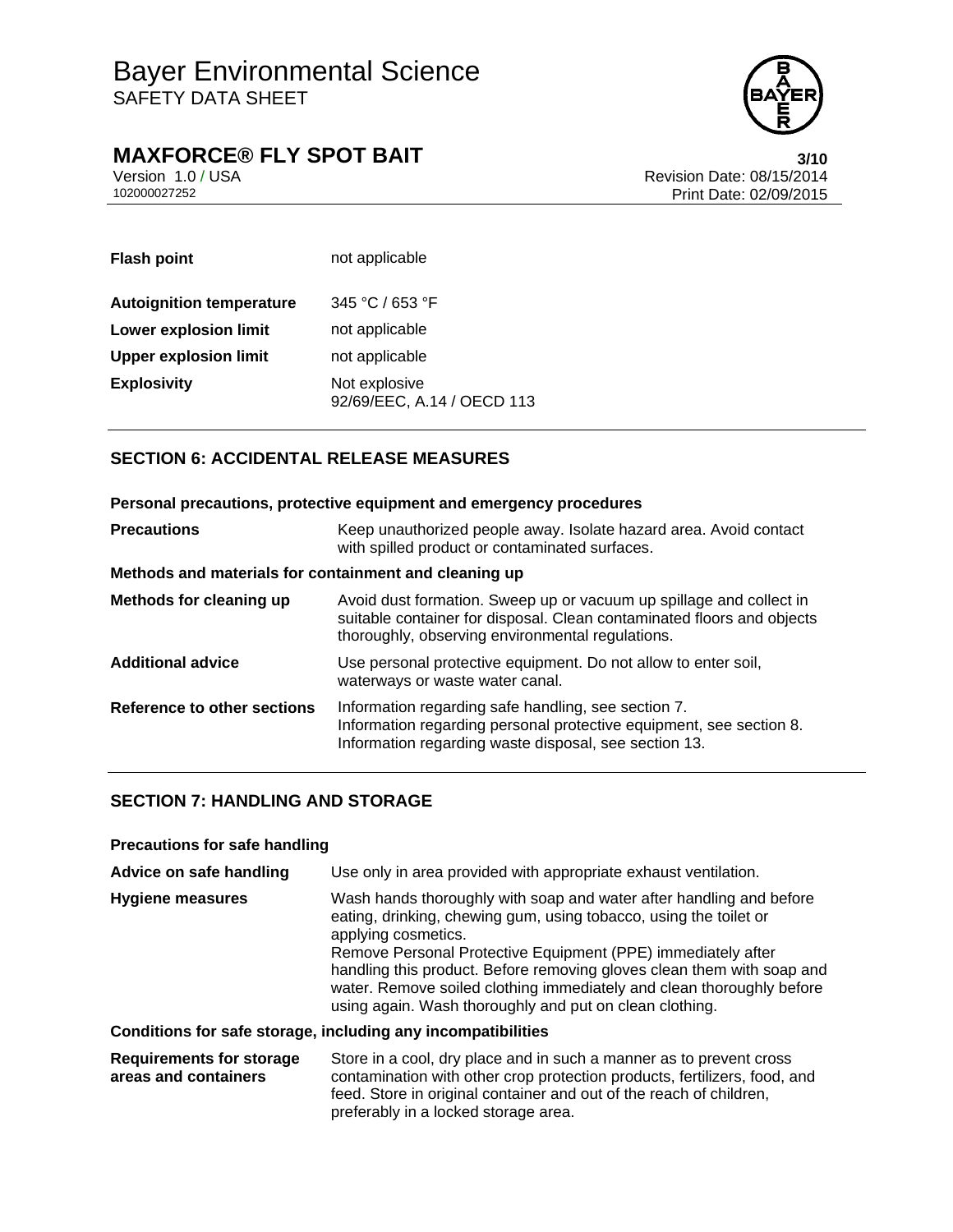

# **MAXFORCE® FLY SPOT BAIT**<br>Version 1.0 / USA **1/10**<br>Revision Date: 08/15/2014

Version 1.0 / USA Revision Date: 08/15/2014<br>102000027252 Print Date: 09/09/2015 Print Date: 02/09/2015

**Advice on common storage** Keep away from food, drink and animal feedingstuffs.

### **SECTION 8: EXPOSURE CONTROLS/PERSONAL PROTECTION**

### **Control parameters**

| <b>Components</b>                 | <b>CAS-No.</b> | <b>Control parameters</b>   | <b>Update</b> | <b>Basis</b>       |
|-----------------------------------|----------------|-----------------------------|---------------|--------------------|
| Imidacloprid                      | 138261-41-3    | 5 <sub>ug</sub> /m3         | 07 2011       | <b>TX ESL</b>      |
|                                   |                | (AN ESL)                    |               |                    |
| Imidacloprid                      | 138261-41-3    | $50$ ug/m $3$               | 07 2011       | <b>TX ESL</b>      |
|                                   |                | (ST ESL)                    |               |                    |
| Imidacloprid                      | 138261-41-3    | $0.7$ mg/m $3$              |               | OES BCS*           |
|                                   |                | (TWA)                       |               |                    |
| Synthetic amorphous silica        | 112926-00-8    | $6 \,\mathrm{mg/m3}$        | 2010          | <b>NIOSH</b>       |
| Synthetic amorphous silica        | 112926-00-8    | (REL)<br>$6$ mg/m $3$       | 1989          | OSHA Z1A           |
|                                   |                | (TWA)                       |               |                    |
| Synthetic amorphous silica        | 112926-00-8    | $6$ mg/m $3$                | 06 2008       | TN OEL             |
|                                   |                | (TWA)                       |               |                    |
| Synthetic amorphous silica        | 112926-00-8    | 2ug/m3                      | 02 2013       | <b>TX ESL</b>      |
| (Particulate.)                    |                | (AN ESL)                    |               |                    |
| Synthetic amorphous silica        | 112926-00-8    | 27ug/m3                     | 02 2013       | <b>TX ESL</b>      |
| (Particulate.)                    |                | (ST ESL)                    |               |                    |
| Synthetic amorphous silica        | 112926-00-8    | 20millions of particles per | 2000          | Z <sub>3</sub>     |
|                                   |                | cubic foot of air           |               |                    |
|                                   |                | (TWA)                       |               |                    |
| Synthetic amorphous silica        | 112926-00-8    | $0.8$ mg/m $3$              | 2000          | $\overline{Z3}$    |
|                                   |                | (TWA)                       |               | <b>ACGIH</b>       |
| Sucrose                           | $57 - 50 - 1$  | $10$ mg/m $3$<br>(TWA)      | 02 2012       |                    |
| Sucrose                           | $57 - 50 - 1$  | $5$ mg/m $3$                | 2010          | <b>NIOSH</b>       |
| (Respirable.)                     |                | (REL)                       |               |                    |
| Sucrose                           | $57 - 50 - 1$  | 10 mg/m3                    | 2010          | <b>NIOSH</b>       |
| (Total)                           |                | (REL)                       |               |                    |
| Sucrose                           | $57 - 50 - 1$  | 15 mg/m3                    | 02 2006       | OSHA <sub>Z1</sub> |
| (Total dust.)                     |                | (PEL)                       |               |                    |
| Sucrose                           | $57 - 50 - 1$  | $5$ mg/m $3$                | 02 2006       | OSHA <sub>Z1</sub> |
| (Respirable fraction.)            |                | (PEL)                       |               |                    |
| Sucrose                           | $57 - 50 - 1$  | $5$ mg/m $3$                | 1989          | <b>OSHA Z1A</b>    |
| (Respirable fraction.)            |                | (TWA)                       |               |                    |
| Sucrose                           | $57 - 50 - 1$  | 15 mg/m3                    | 1989          | <b>OSHA Z1A</b>    |
| (Total dust.)                     |                | (TWA)                       |               |                    |
| Sucrose                           | $57 - 50 - 1$  | $5$ mg/m $3$                | 06 2008       | TN OEL             |
| (Respirable fraction.)<br>Sucrose | $57 - 50 - 1$  | (TWA)                       |               | TN OEL             |
| (Total dust.)                     |                | 15 mg/m3<br>(TWA)           | 06 2008       |                    |
| Sucrose                           | $57 - 50 - 1$  | 50ug/m3                     | 02 2013       | <b>TX ESL</b>      |
|                                   |                |                             |               |                    |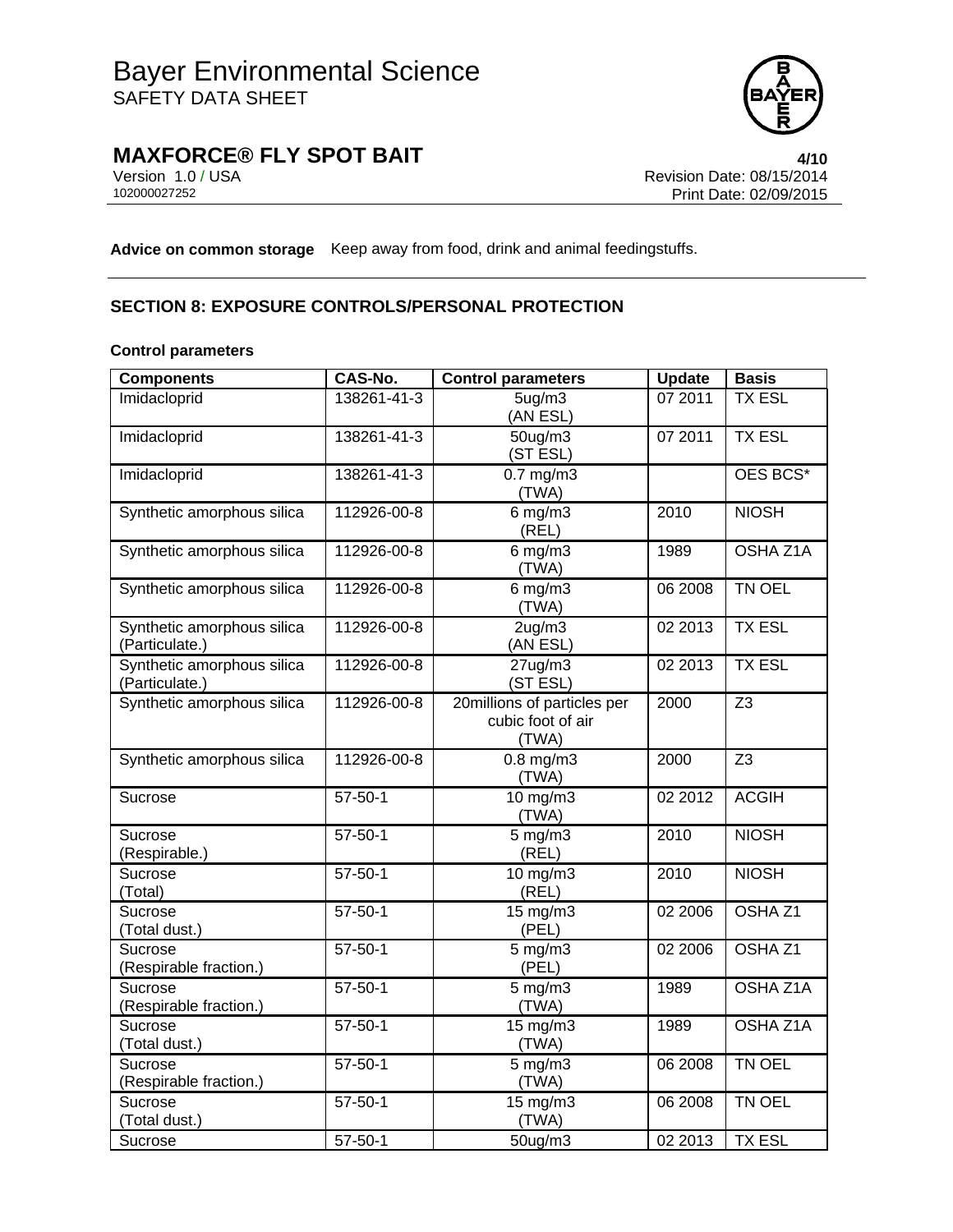

## **MAXFORCE® FLY SPOT BAIT**<br>Version 1.0 / USA **5/10**<br>Revision Date: 08/15/2014

Version 1.0 / USA Revision Date: 08/15/2014<br>102000027252 Print Date: 09/09/2015 Print Date: 02/09/2015

| 'Particulate., |               | (ST ESL)            |         |               |
|----------------|---------------|---------------------|---------|---------------|
| Sucrose        | $57 - 50 - 1$ | 5 <sub>ug</sub> /m3 | 02 2013 | <b>TX ESL</b> |
| 'Particulate., |               | (AN ESL)            |         |               |

\*OES BCS: Internal Bayer CropScience "Occupational Exposure Standard"

### **Exposure controls**

### **Personal protective equipment**

In normal use and handling conditions please refer to the label and/or leaflet. In all other cases the following recommendations would apply.

| <b>Respiratory protection</b>      | When respirators are required, select NIOSH approved equipment<br>based on actual or potential airborne concentrations and in<br>accordance with the appropriate regulatory standards and/or industry<br>recommendations. |  |
|------------------------------------|---------------------------------------------------------------------------------------------------------------------------------------------------------------------------------------------------------------------------|--|
| <b>Hand protection</b>             | Chemical resistant nitrile rubber gloves                                                                                                                                                                                  |  |
| Eye protection                     | Safety glasses with side-shields                                                                                                                                                                                          |  |
| Skin and body protection           | Wear long-sleeved shirt and long pants and shoes plus socks.                                                                                                                                                              |  |
| <b>General protective measures</b> | Follow manufacturer's instructions for cleaning/maintaining PPE. If<br>no such instructions for washables, use detergent and warm/tepid<br>water.<br>Keep and wash PPE separately from other laundry.                     |  |

### **SECTION 9. PHYSICAL AND CHEMICAL PROPERTIES**

| Appearance                          | white to beige                                    |
|-------------------------------------|---------------------------------------------------|
| <b>Physical State</b>               | granular                                          |
| Odor                                | weak characteristic                               |
| <b>Odour Threshold</b>              | no data available                                 |
| рH                                  | 4.5 - 6.5 at 1 % (23 °C) (CIPAC D water (342ppm)) |
| Vapor Pressure                      | no data available                                 |
| Vapor Density (Air = 1)             | no data available                                 |
| <b>Specific Gravity</b>             | no data available                                 |
| <b>Evapouration rate</b>            | not applicable                                    |
| <b>Boiling Point</b>                | not applicable                                    |
| <b>Melting / Freezing Point</b>     | 181 °C / 357.8 °F                                 |
| <b>Water solubility</b>             | dispersible                                       |
| <b>Minimum Ignition Energy</b>      | no data available                                 |
| <b>Decomposition</b><br>temperature | $>$ 420 °C, Heating rate: 0.5 K/min               |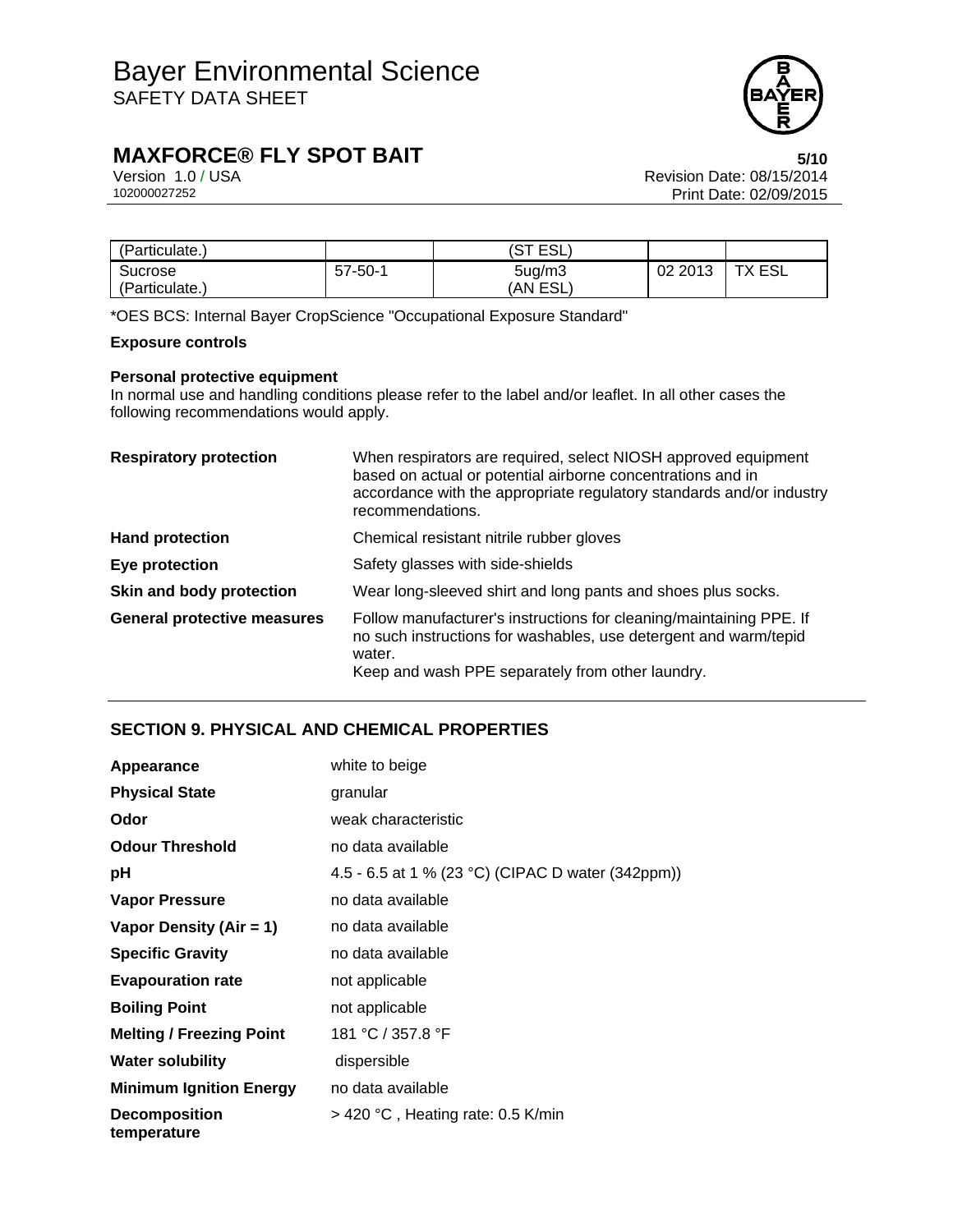

## **MAXFORCE® FLY SPOT BAIT**<br>Version 1.0 / USA **6/10**<br>Revision Date: 08/15/2014

Version 1.0 / USA Revision Date: 08/15/2014<br>102000027252 Print Date: 09/09/2015 Print Date: 02/09/2015

| <b>Partition coefficient: n-</b><br>octanol/water | no data available                                            |
|---------------------------------------------------|--------------------------------------------------------------|
| <b>Viscosity</b>                                  |                                                              |
|                                                   | not applicable                                               |
| <b>Flash point</b>                                | not applicable                                               |
|                                                   |                                                              |
| <b>Autoignition temperature</b>                   | 345 °C / 653 °F                                              |
| <b>Lower explosion limit</b>                      | not applicable                                               |
| <b>Upper explosion limit</b>                      | not applicable                                               |
| <b>Explosivity</b>                                | Not explosive<br>92/69/EEC, A.14 / OECD 113                  |
| <b>Other information</b>                          | Further safety related physical-chemical data are not known. |

### **SECTION 10: STABILITY AND REACTIVITY**

| <b>Reactivity</b>                            |                                                                                         |  |
|----------------------------------------------|-----------------------------------------------------------------------------------------|--|
| <b>Thermal decomposition</b>                 | $>$ 420 °C, Heating rate: 0.5 K/min                                                     |  |
| <b>Self heating</b>                          | not self-heating                                                                        |  |
| <b>Chemical stability</b>                    | Stable under recommended storage conditions.                                            |  |
| <b>Possibility of hazardous</b><br>reactions | No hazardous reactions when stored and handled according to<br>prescribed instructions. |  |
| <b>Conditions to avoid</b>                   | Extremes of temperature and direct sunlight.                                            |  |
| Incompatible materials                       | no data available                                                                       |  |
| <b>Hazardous decomposition</b><br>products   | No decomposition products expected under normal conditions of use.                      |  |

### **SECTION 11: TOXICOLOGICAL INFORMATION**

| <b>Exposure routes</b>               | Ingestion, Skin contact, Eye contact |  |  |
|--------------------------------------|--------------------------------------|--|--|
| <b>Immediate Effects</b><br>Eye      | May cause mild irritation to eyes.   |  |  |
| Ingestion                            | Harmful if swallowed.                |  |  |
| Information on toxicological effects |                                      |  |  |

**Acute oral toxicity** LD 50 cut-off (rat) > 5,000 mg/kg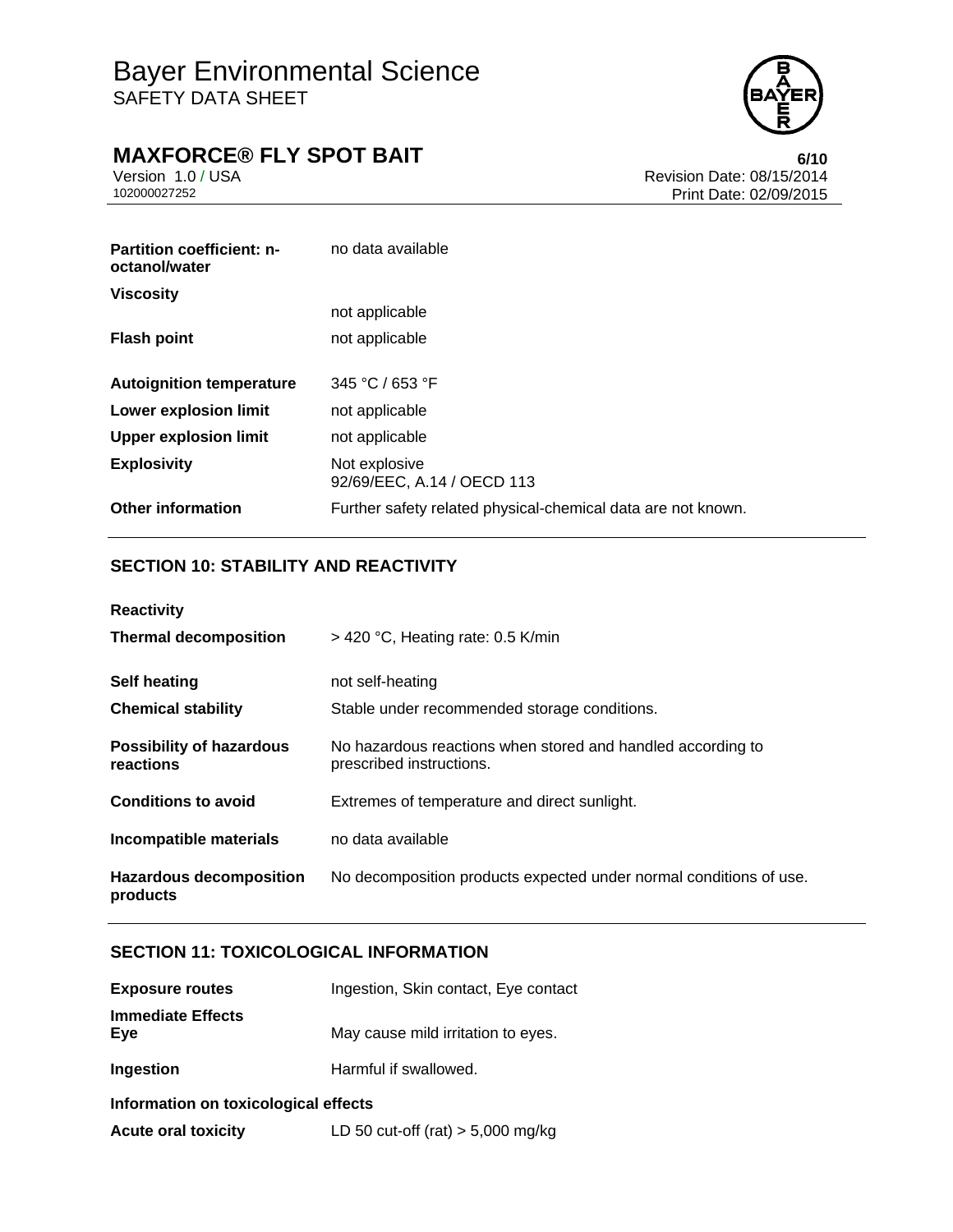

## **MAXFORCE® FLY SPOT BAIT** *7/10*

Version 1.0 / USA Revision Date: 08/15/2014 102000027252 Print Date: 02/09/2015

| <b>Acute inhalation toxicity</b> | ATE (rat) $>$ 5 mg/l<br>Exposure time: 4 h<br>calculated<br>$ATE - acute$ toxicity estimate |
|----------------------------------|---------------------------------------------------------------------------------------------|
| <b>Acute dermal toxicity</b>     | ATE (rat) $> 5,000$ mg/kg<br>Calculation method<br>$ATE - acute$ toxicity estimate          |
| <b>Skin irritation</b>           | No skin irritation (rabbit)                                                                 |
| <b>Eye irritation</b>            | Minimally irritating. (rabbit)                                                              |
| <b>Sensitisation</b>             | Non-sensitizing. (guinea pig)<br>OECD Test Guideline 406, Magnusson & Kligman test          |

### **Assessment repeated dose toxicity**

Imidacloprid did not cause specific target organ toxicity in experimental animal studies.

### **Assessment Mutagenicity**

Imidacloprid was not mutagenic or genotoxic based on the overall weight of evidence in a battery of in vitro and in vivo tests.

### **Assessment Carcinogenicity**

Imidacloprid was not carcinogenic in lifetime feeding studies in rats and mice.

#### **ACGIH**

None.

**NTP** 

None.

**IARC** 

None.

**OSHA** 

None.

#### **Assessment toxicity to reproduction**

Imidacloprid caused reproduction toxicity in a two-generation study in rats only at dose levels also toxic to the parent animals. The reproduction toxicity seen with Imidacloprid is related to parental toxicity.

#### **Assessment developmental toxicity**

Imidacloprid caused developmental toxicity only at dose levels toxic to the dams. The developmental effects seen with Imidacloprid are related to maternal toxicity.

#### **Further information**

Acute toxicity studies have been bridged from a similar formulation(s). The non-acute information pertains to the active ingredient(s).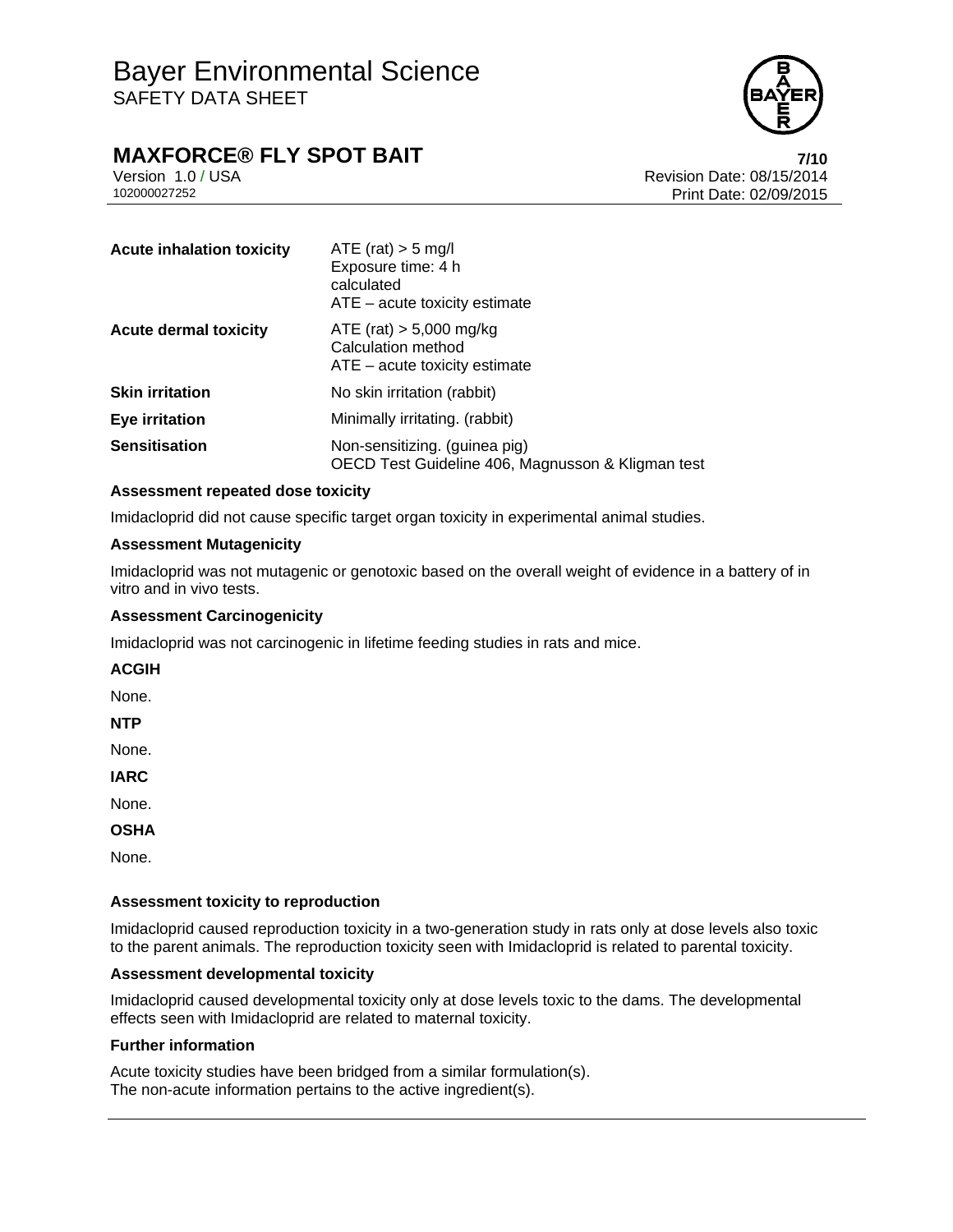

**MAXFORCE® FLY SPOT BAIT**<br>Version 1.0 / USA **8/10**<br>Revision Date: 08/15/2014

Version 1.0 / USA Revision Date: 08/15/2014<br>102000027252<br>Print Date: 02/09/2015 Print Date: 02/09/2015

### **SECTION 12: ECOLOGICAL INFORMATION**

| <b>Toxicity to fish</b>                     | LC50 (Rainbow trout (Oncorhynchus mykiss)) 211 mg/l<br>Exposure time: 96 h<br>The value mentioned relates to the active ingredient imidacloprid.                                                                                                                                                                                                                                                                                          |  |
|---------------------------------------------|-------------------------------------------------------------------------------------------------------------------------------------------------------------------------------------------------------------------------------------------------------------------------------------------------------------------------------------------------------------------------------------------------------------------------------------------|--|
| <b>Toxicity to aquatic</b><br>invertebrates | EC50 (Water flea (Daphnia magna)) 85 mg/l<br>Exposure time: 48 h<br>The value mentioned relates to the active ingredient imidacloprid.                                                                                                                                                                                                                                                                                                    |  |
|                                             | EC10 (Chironomus riparius (non-biting midge)) 2,09 µg/l<br>Exposure time: 28 d<br>The value mentioned relates to the active ingredient imidacloprid.                                                                                                                                                                                                                                                                                      |  |
| <b>Toxicity to aquatic plants</b>           | EC50 (Desmodesmus subspicatus) > 10 mg/l<br>Growth rate; Exposure time: 72 h<br>The value mentioned relates to the active ingredient imidacloprid.                                                                                                                                                                                                                                                                                        |  |
| <b>Biodegradability</b>                     | Not applicable for this mixture.                                                                                                                                                                                                                                                                                                                                                                                                          |  |
| <b>Bioaccumulation</b>                      | Not applicable for this mixture.                                                                                                                                                                                                                                                                                                                                                                                                          |  |
| <b>Mobility in soil</b>                     | Not applicable for this mixture.                                                                                                                                                                                                                                                                                                                                                                                                          |  |
| <b>Additional ecological</b><br>information | No other effects to be mentioned.                                                                                                                                                                                                                                                                                                                                                                                                         |  |
| <b>Environmental precautions</b>            | Do not apply directly to water, to areas where surface water is present<br>or to intertidal areas below the mean high water mark.<br>Do not contaminate surface or ground water by cleaning equipment or<br>disposal of wastes, including equipment wash water.<br>Do not apply this product or allow it to drift to blooming crops or weeds if<br>bees are visiting the treatment area.<br>Apply this product as specified on the label. |  |

### **SECTION 13: DISPOSAL CONSIDERATIONS**

| Waste treatment methods       |                                                                                                                                                                                                                                                                                                                                       |
|-------------------------------|---------------------------------------------------------------------------------------------------------------------------------------------------------------------------------------------------------------------------------------------------------------------------------------------------------------------------------------|
| <b>Product</b>                | Pesticide, spray mixture or rinse water that cannot be used according to<br>label instructions may be disposed of on site or at an approved waste<br>disposal facility.                                                                                                                                                               |
| <b>Contaminated packaging</b> | Do not re-use empty containers.<br>Completely empty container into application equipment, then dispose of<br>empty container in a sanitary landfill, by incineration or by other<br>procedures approved by state/provincial and local authorities.<br>If burned, stay out of smoke.<br>Follow advice on product label and/or leaflet. |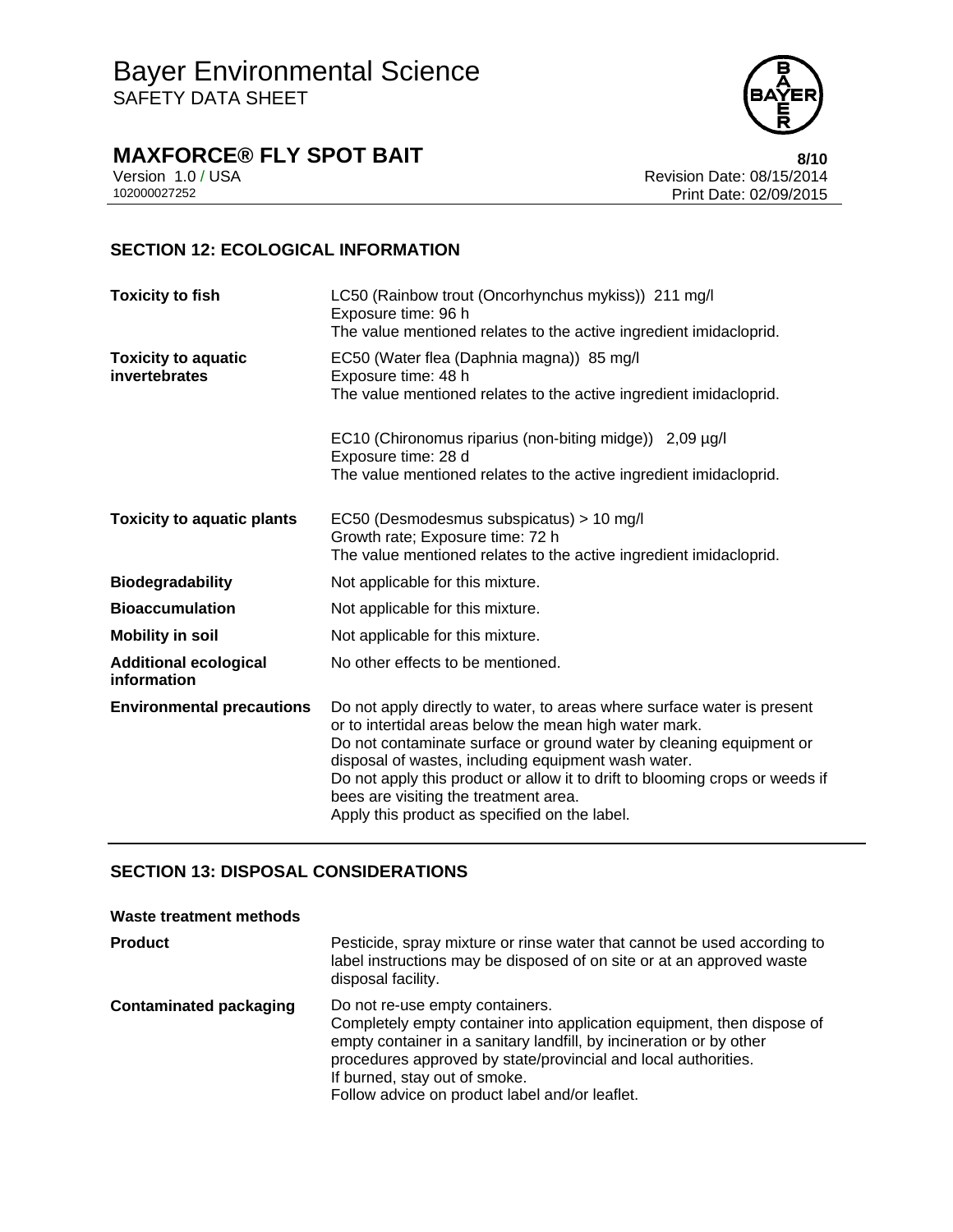

### **MAXFORCE® FLY SPOT BAIT EXECUTES 9/10**

Version 1.0 / USA Revision Date: 08/15/2014<br>102000027252 Print Date: 09/09/2015 Print Date: 02/09/2015

**RCRA Information** Characterization and proper disposal of this material as a special or hazardous waste is dependent upon Federal, State and local laws and are the user's responsibility. RCRA classification may apply.

### **SECTION 14: TRANSPORT INFORMATION**

| 49CFR                                                                                                    | Not dangerous goods / not hazardous material                                                              |  |
|----------------------------------------------------------------------------------------------------------|-----------------------------------------------------------------------------------------------------------|--|
| <b>IMDG</b><br>UN number<br>Class<br>Packaging group<br>Marine pollutant<br>Proper shipping name         | 3077<br>9<br>Ш<br>YES.<br>ENVIRONMENTALLY HAZARDOUS SUBSTANCE, SOLID,<br>N.O.S.<br>(IMIDACLOPRID MIXTURE) |  |
| <b>IATA</b><br>UN number<br>Class<br>Packaging group<br>Environm. Hazardous Mark<br>Proper shipping name | 3077<br>9<br>Ш<br>YES.<br>ENVIRONMENTALLY HAZARDOUS SUBSTANCE, SOLID,<br>N.O.S.<br>(IMIDACLOPRID MIXTURE) |  |

This transportation information is not intended to convey all specific regulatory information relating to this product. It does not address regulatory variations due to package size or special transportation requirements.

### **SECTION 15: REGULATORY INFORMATION**

**EPA Registration No.** 432-1455 **US Federal Regulations TSCA list** None. **US. Toxic Substances Control Act (TSCA) Section 12(b) Export Notification (40 CFR 707, Subpt D)** None. **SARA Title III - Section 302 - Notification and Information** None. **SARA Title III - Section 313 - Toxic Chemical Release Reporting** None. **US States Regulatory Reporting CA Prop65** This product does not contain any substances known to the State of California to cause cancer.

This product does not contain any substances known to the State of California to cause